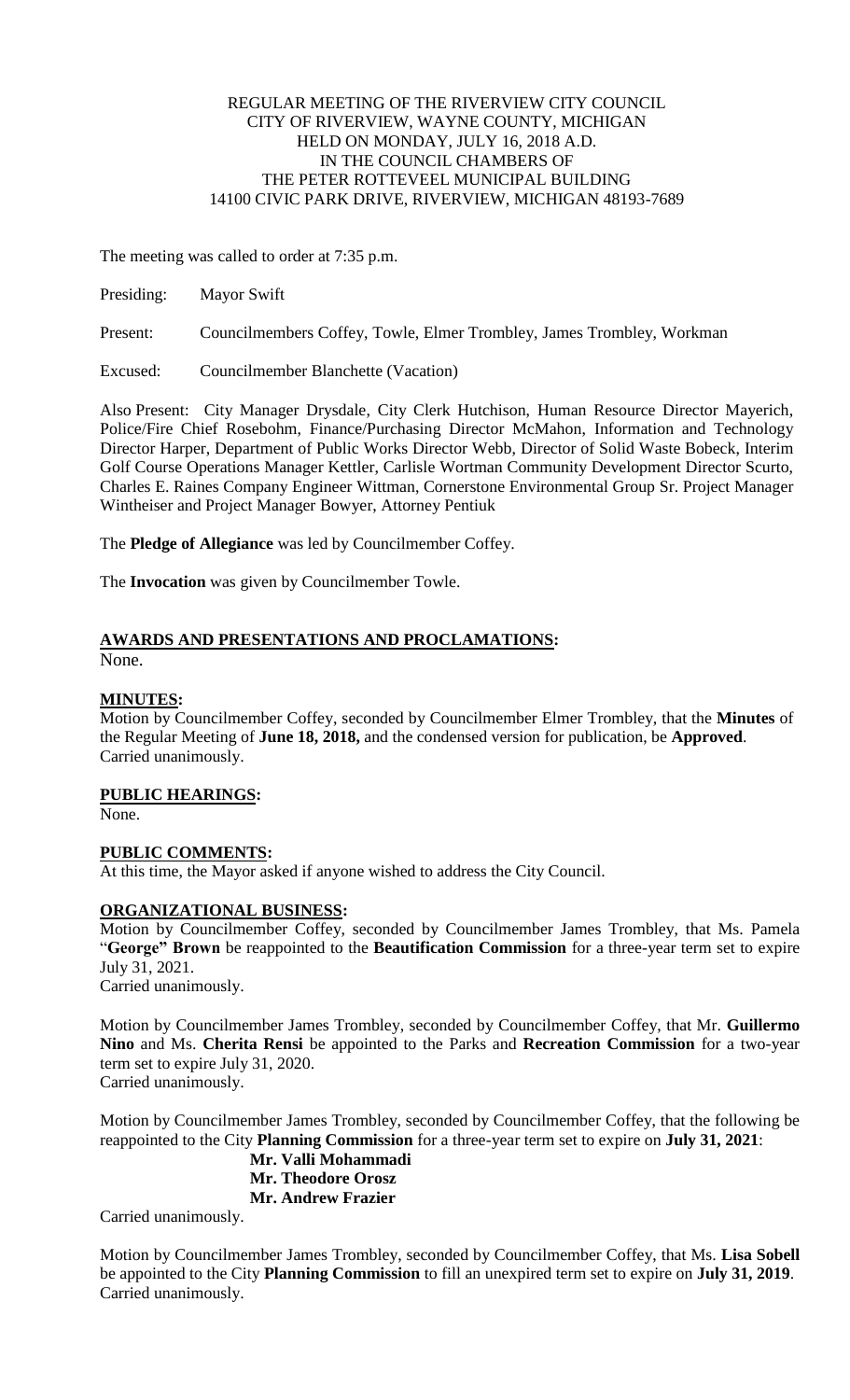Motion by Councilmember Coffey, seconded by Councilmember Workman, that Ms. **Mary Jarosz** be reappointed to the **Zoning Board** of Appeals and Adjustments and Mr. **Andrew Frazier** be reappointed as the **Planning Commission Liaison** to the **Zoning Board** of Appeals and Adjustments for a threeyear term set to expire on **July 31, 2021**. Carried unanimously.

# **CONSENT AGENDA:**

Motion by Councilmember Coffey, seconded by Councilmember Elmer Trombley, that the **Consent Agenda**  be Approved as follows:

- Accept a \$**500.00 Donation** from the **Knights** of **Columbus** for the Police and Fire Departments.
- Award **Cooperative Bid** Purchase of a **2017 Ford Interceptor** SUV Patrol Vehicle from **Gorno Ford** in the Amount of \$**27,795.00**.
- **Reject Bids** and Authorize Re-solicitation of Bids for **Aggregate** for the Land Preserve.
- Approve Budget Amendments as follows:
- A. Description **Account Number** Account Number **Current Appropriation** Amended Appropriation Amendment or Change 2018/19 Library Building Maintenance 271-790-761.000 \$ 4,000.00 \$ 1,000.00 \$ (3,000.00) Janitorial 271-790-819.000 \$ 500.00 \$ 6,500.00 \$ 6,000.00

JUSTIFICATION: To increase the Library Janitorial line item as requested by the Library Commission at their June 27, 2018 meeting.

| ٠       |  |
|---------|--|
|         |  |
| ٦<br>۰. |  |
|         |  |

|                             |                 | Current       | Amended       | Amendment or |
|-----------------------------|-----------------|---------------|---------------|--------------|
| Description                 | Account Number  | Appropriation | Appropriation | Change       |
| 2018/19 Insurance           |                 |               |               |              |
| General Liability Insurance | 677-865-914.000 | 380.533.00    | 405.000.00    | 24.467.00    |

JUSTIFICATION: To increase the Insurance line item to cover the premium increase of the City General Liability Insurance. The increase was due to the City needing to provide funds in the self-retention fund due to outstanding litigation.

C.

| <b>Description</b>                    | Account Number  | Current<br>Appropriation | Amended<br>Appropriation | Amendment or<br>Change |
|---------------------------------------|-----------------|--------------------------|--------------------------|------------------------|
| 2018/19 Land Preserve                 |                 |                          |                          |                        |
| <b>Landfill Gas Collection System</b> | 596-526-994.089 | 875,000,00               | 1.035.278.00             | 160.278.00             |

JUSTIFICATION: To increase the Landfill Gas Collection System line item for the new bid award to increase the capacity of the Land Preserve Well Field Gas Collection System. Additional funds are needed due to the increase in scope of the project from the original plans.

D.

| <b>Description</b>    | Account Number  | Current<br>Appropriation | Amended<br>Appropriation | Amendment or<br>Change |
|-----------------------|-----------------|--------------------------|--------------------------|------------------------|
| 2018/19 Land Preserve |                 |                          |                          |                        |
| Cell 7 Construction   | 596-526-994.098 | 6.400.000.00             | 6.905.310.00             | 505.310.00             |

JUSTIFICATION: To appropriate additional funds for the Cell 7 Construction Project. A portion of the project was intended to begin in the previous fiscal year but was delayed until the current year. E.

|                       |                 | Current       | Amended       | Amendment or |
|-----------------------|-----------------|---------------|---------------|--------------|
| ∣Description          | Account Number  | Appropriation | Appropriation | Change       |
| 2018/19 Land Preserve |                 |               |               |              |
| Landfill Access Road  | 596-526-994.091 | 395,000.00    | 748,670.00    | 353.670.00   |

JUSTIFICATION: To carry forward funds from the 2017-18 land preserve budget. A portion of this project was planned for the previous year but was held off due to the construction of Cell 7. Carried unanimously.

## **RESOLUTIONS:**

Motion by Councilmember Elmer Trombley, seconded by Councilmember Coffey, that a Resolution Approving the **Senior Alliance Fiscal Year 2019 Annual Implementation Plan**, be Adopted.

## RESOLUTION NO. 18-14

# RESOLUTION OF THE CITY COUNCIL OF THE CITY OF RIVERVIEW AFFIRMING APPROVAL OF THE SENIOR ALLIANCE 2019 ANNUAL IMPLEMENTATION PLAN FOR AGING SERVICES

WHEREAS, the City Council of the City of Riverview, Wayne County, Michigan, recognizes the role of The Senior Alliance as the designated Area Agency on Aging for southern and western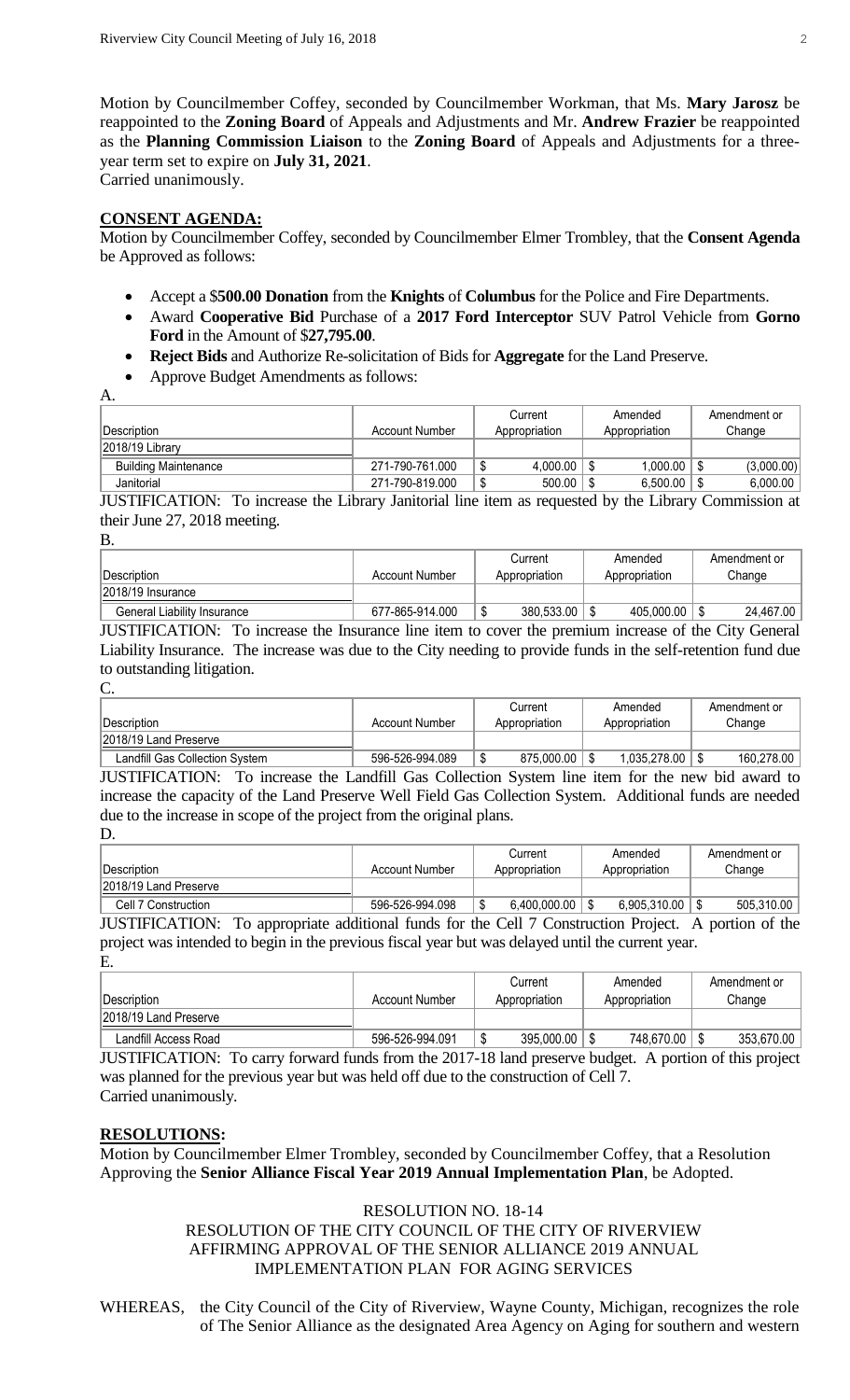Wayne County to be responsible for planning, developing, coordinating, monitoring, and managing a comprehensive organized service delivery system of services for older adults and caregivers;

- WHEREAS, the 34 communities of southern and western Wayne County, including the City of Riverview, comprises the Planning and Service Area to the agency's governing body;
- WHEREAS, the Office of Services to the Aging require local Area Agencies on Aging to request approvals of their Annual Implementation Plan from their local governments;
- WHEREAS, The Senior Alliance has submitted the plan to this honorable body in accordance with federal and state laws; and
- WHEREAS, The Senior Alliance has held a public hearing for client, caregiver, and service provider population feedback which contributed to the development of the Annual Implementation Plan for Fiscal Year (FY) 2019.
- NOW, THEREFORE, BE IT RESOLVED that this honorable body of the City Council for the City of Riverview approves the Annual Implementation Plan for Fiscal Year 2019, as presented to the City.
- AYES: Mayor Swift, Councilmembers Coffey, Towle, Elmer Trombley, James Trombley, Workman

NAYS: None.

EXCUSED: Councilmember Blanchette

APPROVED AND ADOPTED by the City Council on July 16, 2018.

# Andrew M. Swift, Mayor

I, Cynthia M. Hutchison, duly authorized City Clerk of the City of Riverview, do hereby certify the foregoing to be a true resolution adopted by the Riverview City Council at their regular meeting held on July 16, 2018.

 $(S E A L)$ 

# Cynthia M. Hutchison, City Clerk

\_\_\_\_\_\_\_\_\_\_\_\_\_\_\_\_\_\_\_\_\_\_\_\_\_\_\_\_\_\_\_\_

\_\_\_\_\_\_\_\_\_\_\_\_\_\_\_\_\_\_\_\_\_\_\_\_\_\_\_\_\_\_\_\_\_\_\_

Motion by Councilmember Elmer Trombley, seconded by Councilmember Workman, that Resolution 18-15, To Support the Retention of the **On-Scene Coordinator Office of the United States Environmental Protection Agency (PA) in Grosse Ile Township**, be Adopted.

#### RESOLUTION NO. 18-15 RESOLUTION TO SUPPORT THE RETENTION OF THE ON-SCENE COORDINATOR OFFICE, EMERGENCY RESPONSE BRANCH, REGION 5 RESPONSE SECTION 1 UNITED STATES ENVIRONMENTAL PROTECTION AGENCY (EPA) IN THE DOWNRIVER AREA

- WHEREAS, the City of Riverview, a municipality located in Wayne County whose population exceeds 12,000, has joined in an effort to improve local government and enhance the quality of life for area residents through municipal cooperation; and
- WHEREAS, the mission of the Environmental Protection Agency (EPA) is to protect human health and to safeguard the natural environment; and
- WHEREAS, a Satellite office of Response Section 1, On-Scene Coordinators has been established within the Downriver area in the EPA building in Grosse Ile Township since the early 1970's; and
- WHEREAS, the majority of Region 5, Response Section 1 incidents occur along the I-75 corridor between Toledo and Detroit; and

ATTEST: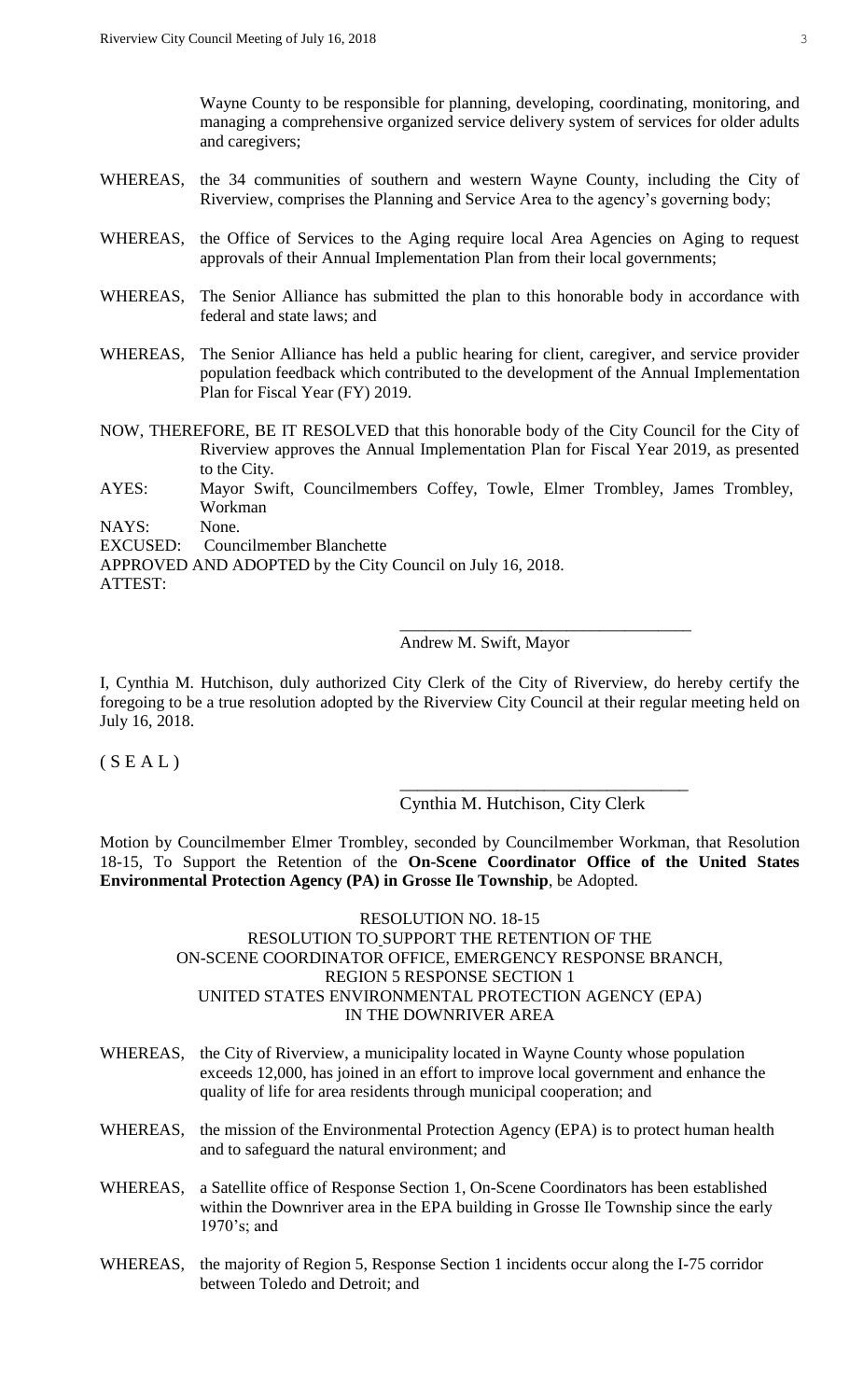- WHEREAS, the relocation of the Section 1 On-Scene Coordinators to the proposed Ann Arbor site would delay responses to such incidents, resulting in increased risk to human and environmental health; and
- WHEREAS, the mission of the On-Scene Coordinators is more likely to be successfully executed from its Grosse Ile location, which is located outside of a likely target of a mass casualty attack, especially a densely populated urban area; and
- WHEREAS, it is in the best interests of the residents and businesses of the Downriver area of Southeast Michigan to keep the On-Scene Coordinators based in its present location, where a timely response to an event is possible.
- NOW, THEREFORE, BE IT RESOLVED that the City of Riverview City Council requests that Region 5 of the Environmental Protection Agency retain the presence of their On-Scene Coordinator office in their present location in Grosse Ile Township.
- AYES: Mayor Swift, Councilmembers Coffey, Towle, Elmer Trombley, James Trombley, Workman

NAYS: None.

EXCUSED: Councilmember Blanchette ADOPTED this  $16<sup>th</sup>$  day of July, 2018. ATTEST:

#### Andrew M. Swift, Mayor

\_\_\_\_\_\_\_\_\_\_\_\_\_\_\_\_\_\_\_\_\_\_\_\_\_\_\_\_\_\_\_\_\_\_\_\_\_\_\_

\_\_\_\_\_\_\_\_\_\_\_\_\_\_\_\_\_\_\_\_\_\_\_\_\_\_\_\_\_\_\_\_\_\_\_\_\_\_

#### **CERTIFICATION**

The undersigned duly qualified City Clerk of the City of Riverview certifies that the foregoing is a true and correct copy of a resolution adopted at a legally convened meeting of the City Council of the City of Riverview held on July 16, 2018, and that said resolution has not been rescinded.

Cynthia M. Hutchison, City Clerk

Motion by Councilmember Elmer Trombley, seconded by Councilmember Coffey, that Resolution No. 18-16, **Amend the Industrial Development District Commonly Known as "Ash Stevens, Inc., Industrial Development District #7**", be Adopted.

#### RESOLUTION NO. 18-16

# RESOLUTION TO AMEND THE INDUSTRIAL DEVELOPMENT DISTRICT COMMONLY KNOWN AS "ASH STEVENS, INC. INDUSTRIAL DEVELOPMENT DISTRICT #7"

- WHEREAS, pursuant to PA 198 of 1974, as amended, this City Council has the authority to establish "Industrial Development Districts" within the City of Riverview; and
- WHEREAS, Ash Stevens, Inc. has petitioned this City Council to amend an Industrial Development District on the hereinafter described; and
- WHEREAS, construction, acquisition, alteration, or installation of a proposed facility has not commenced at the time of filing the request to establish this district; and
- WHEREAS, written notice has been given by mail to all owners of real property located within the district, and to the public by newspaper advertisement in the News-Herald and/or public posting of the hearing on the establishment of the proposed district; and
- WHEREAS, a public hearing was held on June 18, 2018 at which all owners of real property within the proposed amended Industrial Development District and all residents and taxpayers of the City of Riverview were afforded an opportunity to be heard thereon; and
- WHEREAS, the City Council deems it to be in the public interest of the City of Riverview to amend the Industrial Development District as proposed; and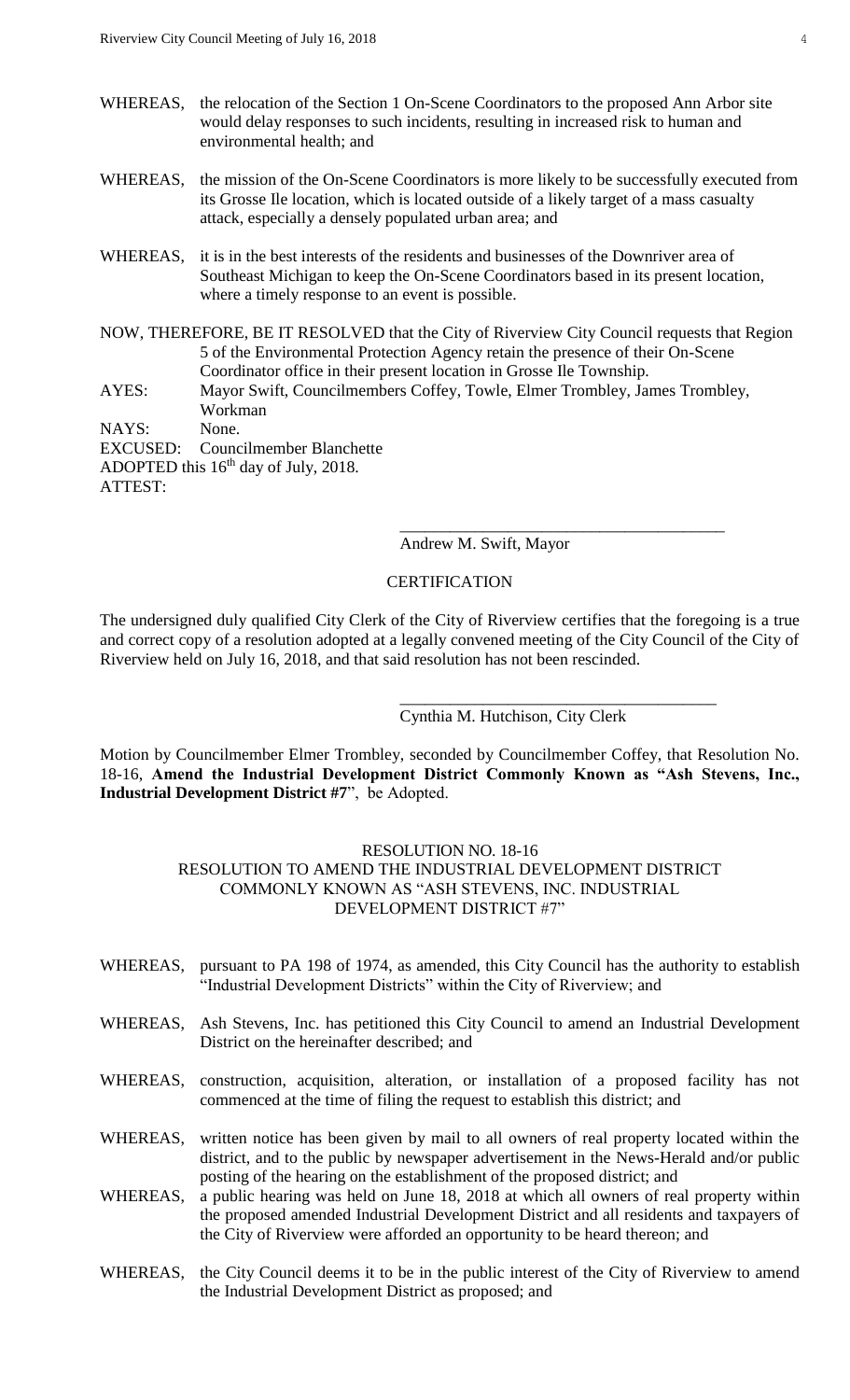NOW, THEREFORE, BE IT RESOLVED by the City Council of the City of Riverview that the following described parcels of land situated in City of Riverview, County of Wayne, and State of Michigan, to wit:

> Parcel Tax ID 51-013-02-0003-001 North 230 Feet of Lot 3, Seaway Industrial Park South Subdivision recorded in Liber 94, Pages 96 and 97 of Plats, Wayne County Records

Parcel Tax ID 51-013-02-0003-003

South 115 feet of N 345 feet of Lot 3, Seaway Industrial Park, South Subdivision, T4S R11E recorded in Liber 94, pages 96 and 97 of Plats, Wayne County Records

Parcel Tax ID 51-013-02-0002-001

North 115 feet of Lot 2, Seaway Industrial Park, South Subdivision, T4S R11E recorded in Liber 94, pages 96 and 97 of Plats, Wayne County Records

Parcel Tax ID 51-013-02-0002-002 South 345 feet of Lot 2, Measured along W Lot Line or Seaway Industrial Park, South Subdivision, T4S R11E recorded in Liber 94, pages 96 and 97 of Plats, Wayne County Records.

is established as an Industrial Development District pursuant to the provisions of PA 198 of 1974, as amended, to be known as Ash Stevens, Inc. Industrial Development District No. 7.

AYES: Mayor Swift, Councilmembers Coffey, Towle, Elmer Trombley, James Trombley, Workman

NAYS: None.

EXCUSED: Councilmember Blanchette ADOPTED this  $16<sup>th</sup>$  day of July, 2018. ATTEST:

Andrew M. Swift, Mayor

\_\_\_\_\_\_\_\_\_\_\_\_\_\_\_\_\_\_\_\_\_\_\_\_\_\_\_\_\_\_\_\_\_\_\_\_

## **CERTIFICATION**

The undersigned duly qualified City Clerk of the City of Riverview certifies that the foregoing is a true and correct copy of a resolution adopted at a legally convened meeting of the City Council of the City of Riverview held on July 16, 2018, and that said resolution has not been rescinded.

Cynthia M. Hutchison, City Clerk

\_\_\_\_\_\_\_\_\_\_\_\_\_\_\_\_\_\_\_\_\_\_\_\_\_\_\_\_\_\_\_\_\_\_

#### **ADMINISTRATION:**

Motion by Councilmember Workman, seconded by Councilmember James Trombley, that the City of Riverview's General Property and Liability Coverage with the Michigan Municipal Risk Management Authority (**MMRMA**) for One (1) Year in the amount of \$**404,721.00**, be Approved. Carried unanimously.

Motion by Councilmember James Trombley, seconded by Councilmember Coffey, that the Bid Award and Execution of Agreements for **Heavy Equipment Rental** with **Alta Equipment** Company, **Contractors Rental** Corporation, **Michigan Cat** and **United Rentals** for prices submitted in bid proposals; subject to future budget appropriations, be Approved; in concurrence with the recommendation of the Land Preserve Committee at the Meeting of July 9, 2018. Carried unanimously.

Motion by Councilmember James Trombley, seconded by Councilmember Coffey, that the Bid Award and Authorization for Execution of Agreement with Miller Brothers Construction, Inc., for **Haul Road Paving** in the Amount of **\$693,969.92,** plus five percent (5%) contingency of \$**34,698.49**, for a total of **\$728,668.41**, be Approved; in concurrence with the recommendation of the Land Preserve Committee at the Meeting of July 9, 2018. Carried unanimously.